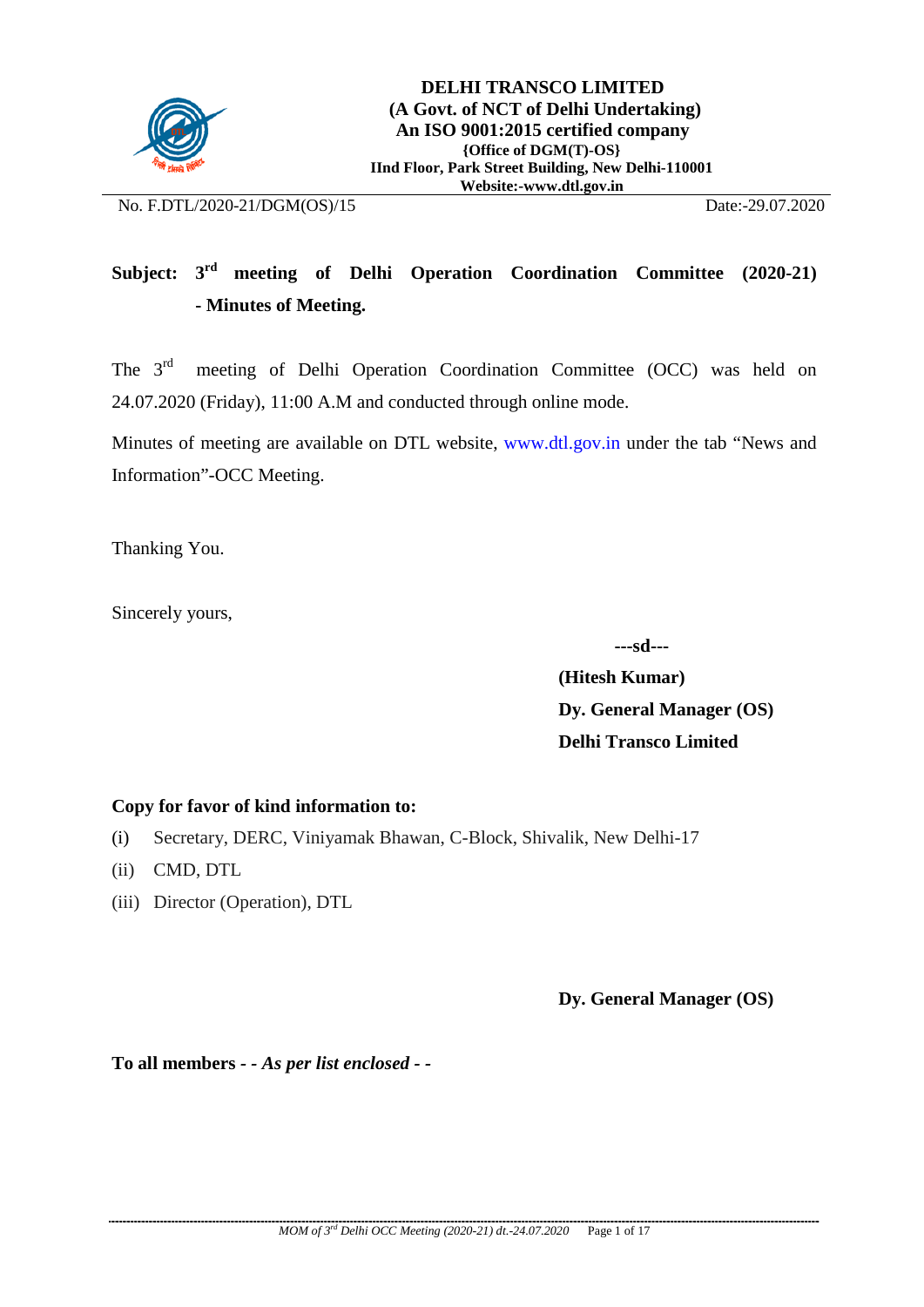# **3rd meeting of Delhi Operation Coordination Committee (2020-21)- Minutes of Meeting**

# **Distribution List:**

# **Dy. General Manager (OS)**

| <b>DTL</b>   | General Manager (O&M)-I, Chairman OCC     |  |  |  |  |
|--------------|-------------------------------------------|--|--|--|--|
|              | General Manager (O&M)-II                  |  |  |  |  |
|              | General Manager (P&M, DM&S)               |  |  |  |  |
|              | General Manager (Planning)                |  |  |  |  |
|              | DGM (O&M) - North, East, West, South      |  |  |  |  |
|              | DGM(M/P)                                  |  |  |  |  |
|              | $DGM$ (Plg.)                              |  |  |  |  |
| <b>SLDC</b>  | ED (SLDC)                                 |  |  |  |  |
|              | DGM (SO)                                  |  |  |  |  |
| <b>TPDDL</b> | HOD (PSC &AM), Sr. Manager (PSC)          |  |  |  |  |
| <b>BRPL</b>  | AVP(SO)                                   |  |  |  |  |
| <b>BYPL</b>  | AVP(SO)                                   |  |  |  |  |
| <b>NDMC</b>  | Superintending Engineer                   |  |  |  |  |
| <b>IPGCL</b> | AGM (T) Opr. GTPS                         |  |  |  |  |
| <b>PPCL</b>  | AGM (T) Opr.PPS-I                         |  |  |  |  |
|              | AGM (T) Opr. PPS-III                      |  |  |  |  |
| <b>MES</b>   | <b>AEE/M.SLDC Officer</b>                 |  |  |  |  |
| <b>BBMB</b>  | Sr. Executive Engineer, O&M               |  |  |  |  |
| <b>DMRC</b>  | Addl. GM (Elect.)/ Sr.DGM (Traction)      |  |  |  |  |
|              | <b>GMR(DIAL)</b> GM(DIAL) Special Invitee |  |  |  |  |
|              | N. Railways Sr. DEE (TRD) Special Invitee |  |  |  |  |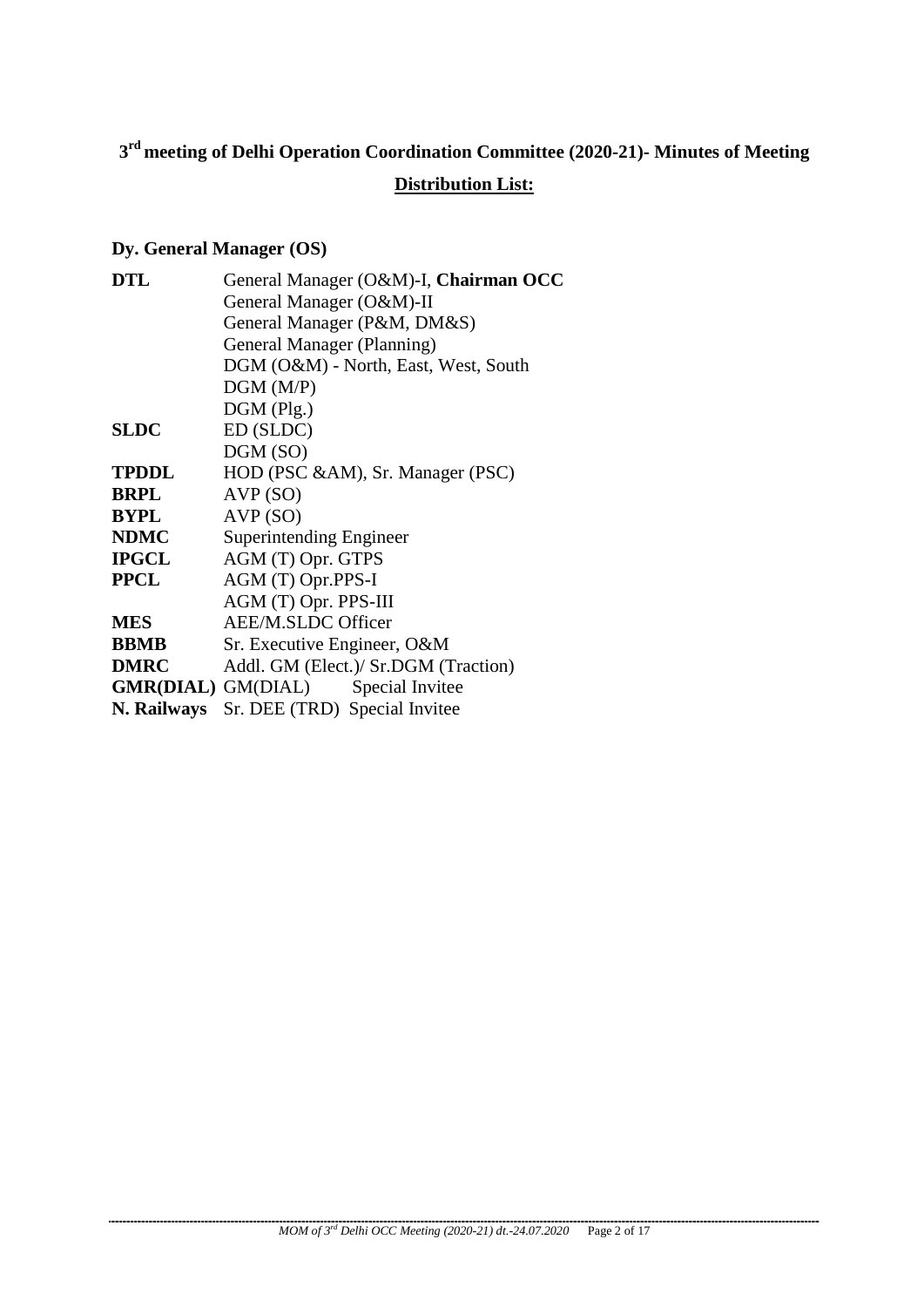# **Minutes of 3rdDelhi OCC Meeting held on 24.07.2020**

| Date:         | 24.07.2020                                                          |
|---------------|---------------------------------------------------------------------|
| Time:         | 11:00 AM                                                            |
| <b>Venue:</b> | <b>Online Via Video conferencing</b>                                |
|               | O/o-GM(O&M)-I, Delhi Transco Ltd., 220 kV Sub-Stn Park Street, Opp. |
|               | Talkatora Stadium, Near R.M.L. Hospital, New Delhi-110001           |

Chairman, OCC welcomed the members and commended on the efforts to maintain uninterrupted power supply in Delhi network in summer season despite the ongoing Covid-19 pandemic. Further, he requested all members to continue their efforts in smooth operation in the network.

#### **Review of Grid operations of June-2020**

In comparison with June-2019 power demand, there was negative variation in the peak demand 6314MW (-9.69%) in June-2020 & total energy consumption in month of June-2020 is 3109.029MUs (-18.82%) for Delhi System. This variation is largely due to restrictions imposed in the state to contain COVID-19 pandemic.

# **Planning of Grid operation for August-2020**

SLDC Delhi informed that, anticipated peak demand for August 2020 is 6100MW and expected availability is  $6775$  MW (Surplus  $+675$  MW). Anticipated maximum energy requirement for a day is 103MUs and expected availability is 158MUs (Surplus +55MUs).

----------------------------------------------------------------------------------------------------------------

# **List of participants is enclosed as Annexure-I.**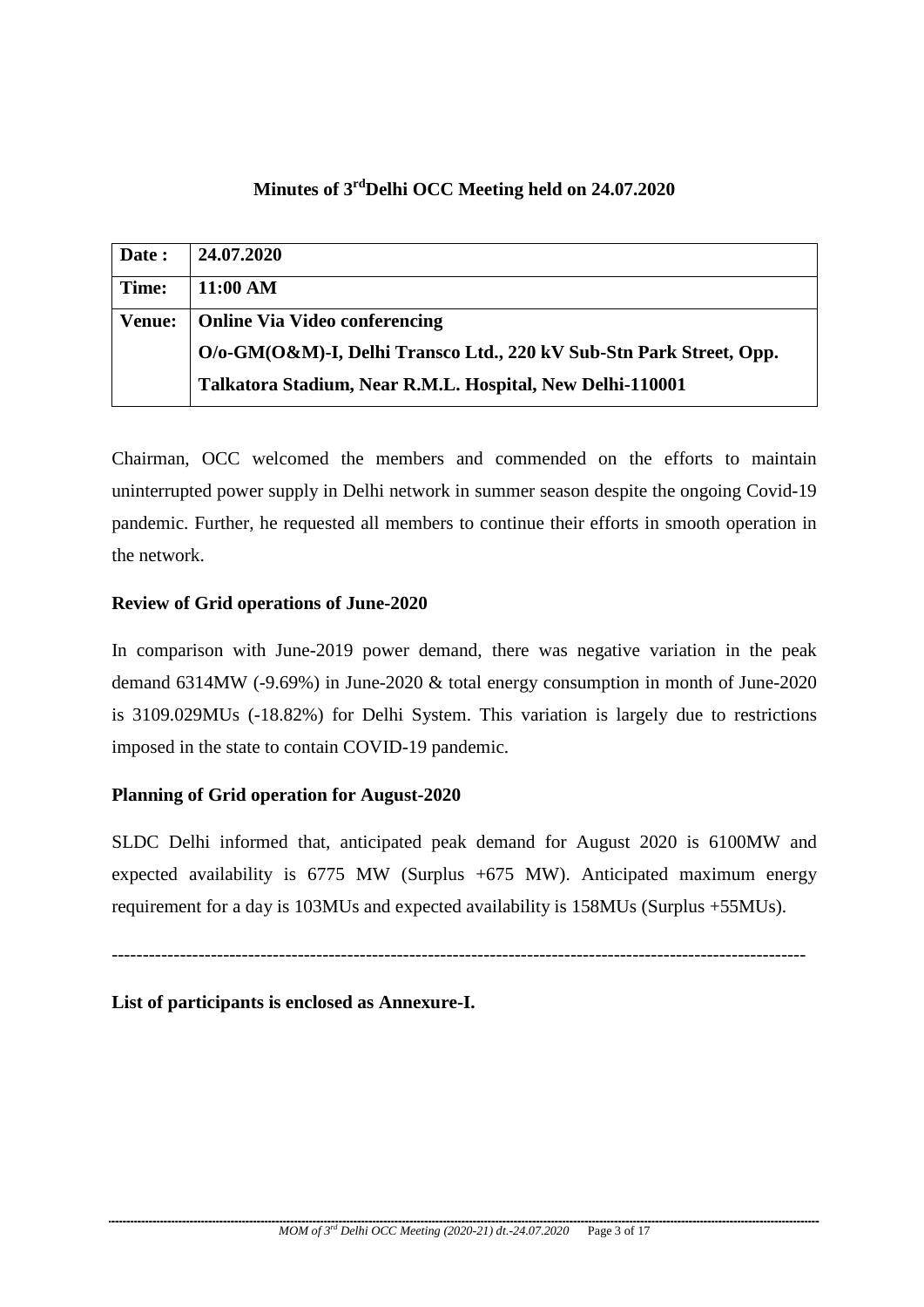# **1.0 Confirmation of Minutes 02nd Delhi OCC meeting (2020-21):**

The  $02<sup>nd</sup>$  Delhi OCC meeting (2020-21) was held on 29.06.2020 through video conferencing in accordance with the agenda circulated vide letter dt: 23.06.2020. Minutes of the aforesaid OCC meeting were issued on 08.07.2020 and the same was also uploaded on DTL website.

**No comments on the minutes were received from any member.OCC confirmed the minutes of 2nd OCC meeting of 2020-21.**

#### **2.0 Updating of communication details of nominated members of OCC.**

As per Delhi GCC Rules 2008 (Conduct of Business) clause no-17.2, OCC shall be represented by the representatives of the constituent members of Delhi Power Sector. The nominated representative shall be at the level of Superintending Engineer / Dy. G.M. or equivalent level. Since then a long time has passed & members may have changed in meantime.

The details of nominated representatives are needed to be updated and accordingly all members are requested to update the nominations as per format below:

| Name of<br><b>Utility</b> | Designation   Name of   Mob. | <b>Officer</b> | No. | <b>Email</b> | Correspondence<br>address |
|---------------------------|------------------------------|----------------|-----|--------------|---------------------------|
|                           |                              |                |     |              |                           |
|                           |                              |                |     |              |                           |

**OCC advised all members/ utilities to update and submit the details in prescribed format to the convener.**

#### **(Action by all OCC members)**

#### **3.0 DTL AGENDA:**

- **3.1 Proposed planned shutdowns of O&M, DTL for the month of August-2020.**
	- i) After detailed discussion with members, OCC approved planned shutdowns subject to real time conditions.
	- ii) SLDC proposed to allow shutdowns during lean hours (05:00AM to 10:00AM).
	- iii) OCC advised to review long shutdowns & allowed during  $2<sup>nd</sup>$  fortnight of the August month.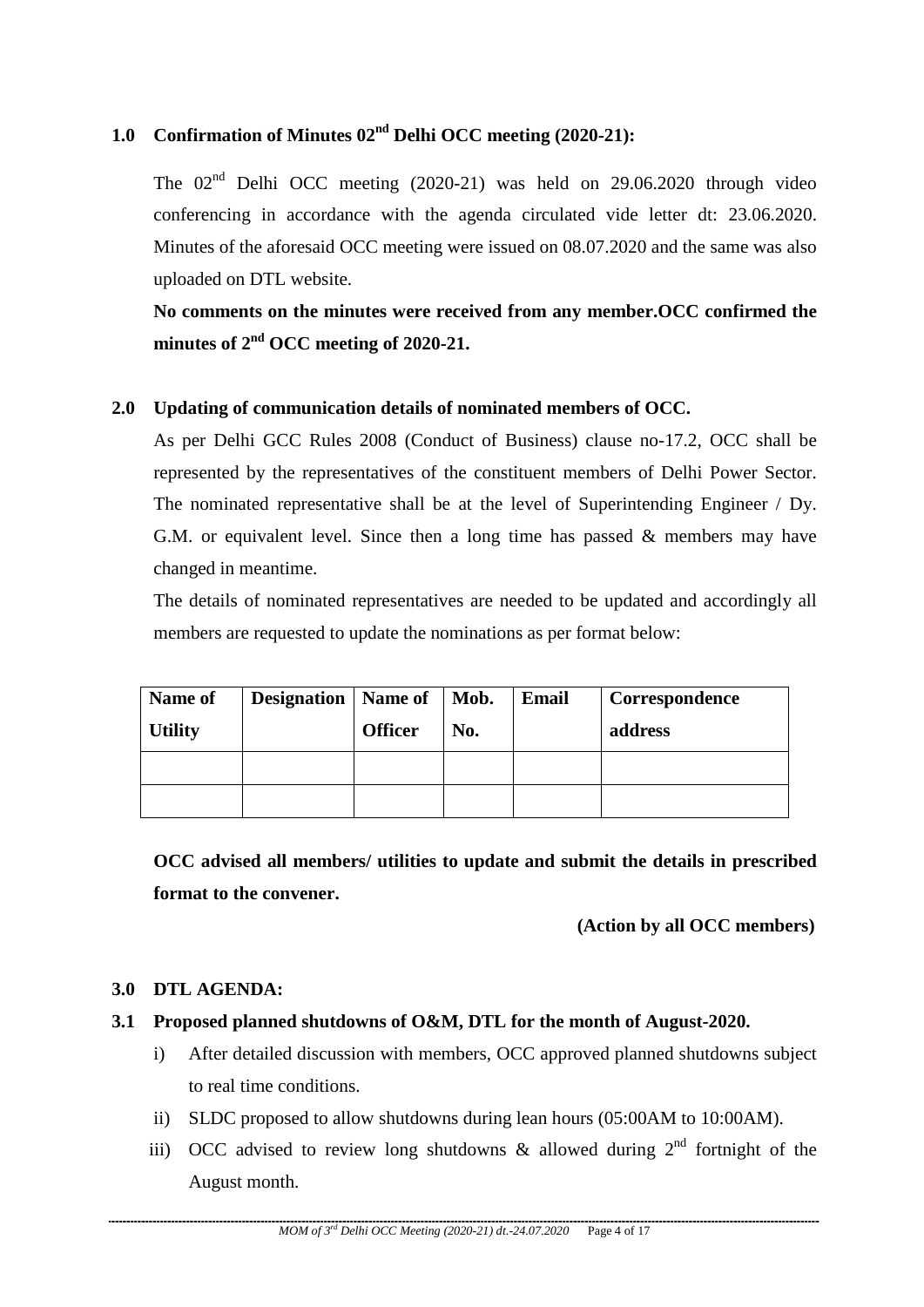#### **3.2 Phase reversal of LT supply issue at 400 kV Bawana Sub-Station.**

DTL informed that, there are 02 Nos. of 11 kV source provided by TPDDL namely Bawana-06 & Bawana-07 to feed local load of 400 kV sub-station Bawana including switchyard, firefighting, 315 MVA ICT accessories etc.

On 10.07.2020, TPDDL back fed 11 kV Bawana-07 source through an interconnector without informing same to DTL, due to which phase sequence of 11 kV Bawana-07 got changed and complete LT supply inside the sub-station got reversed. The Phase Reversal resulted in tripping of various equipments like battery chargers, AC plant etc. along with causing disturbance in the functioning of associated auxiliaries like reversal of fans direction etc. The load then shifted to Bawana-06 feeder. The phase sequence at 11 kV Bawana-07 was normalized on 13.07.20 after several requests.

M/s TPDDL has been requested to maintain phase sequence during shifting / backfeeding of any source feeding 400 kV sub-station DTL Bawana local supply which is a vital 400 kV link of northern region.

As such incidents have occurred in the past also, DTL requested that DISCOMs should ensure to avoid any reoccurrence of similar incidence in the wake of any unwanted tripping or feeder outage.

**After detailed deliberation, OCC advised TPDDL & DTL to plan a separate meeting on site to resolve this issue and update the decision taken & progress in the next OCC meeting.**

# **3.3 Evacuation of power through 02 nos. 66 kV TPDDL feeders from 220 kV Shalimar Bagh S/stn.**

DTL submitted that as per the requirement of TPDDL, 02 nos of 66 kV bays were commissioned at 220 kV Shalimar Bagh in the month of April-2019. As per the MOM of Steering Committee, these 02 nos. 66 kV bays from 220 kV SMB has to be terminated at 66 kV RG-3 Substation of TPDDL. Till date no work has been started by TPDDL and these bays are lying idle since long from the date of installation.

In present scenario to maintain 24x7 uninterrupted supply, the interconnected distribution system should be such that during an outage at EHV network the load should be managed by TPDDL through its network in such a way that DTL transmission network are not stressed.

In view of above, DTL requested that TPDDL should expedite the evacuation plans so that DTL bays can be utilized.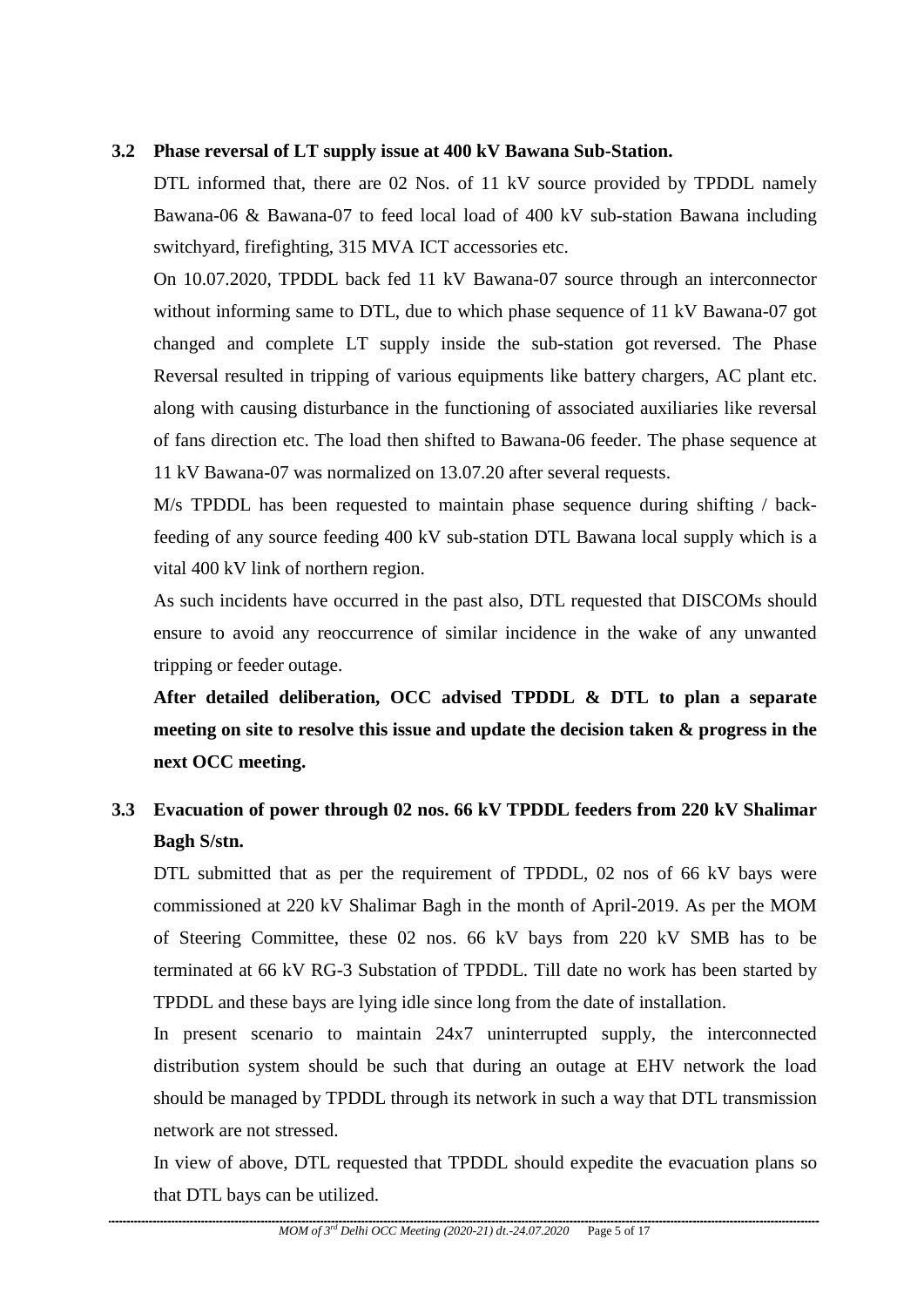**TPDDL informed about the problem being faced by their contractor whose team is in Mumbai and not likely to return soon due to the Covid-19 pandemic restrictions. TPDDL informed that it is also planning for a change in connectivity of these 02 nos. feeders. OCC requested TPDDL to expedite the same to provide load relief at highly loaded 220 kV Rohini-I substation.**

 **(Action by TPDDL)**

#### **3.4 Shut downs of Transmission lines to carry out HTLS re-conductoring works.**

| Sr. No                      | <b>Name of Ckts</b>   | Shut down period      | <b>Remarks</b>              |
|-----------------------------|-----------------------|-----------------------|-----------------------------|
|                             | 220 kV SOW-           | 16.08.2020-15.09.2020 | <b>HTLS</b> Re-conductoring |
|                             | MandolaCkt-I & -II    |                       | work                        |
| $\mathcal{D}_{\mathcal{L}}$ | 220 kVBawana-Shalimar | 16.08.2020-15.09.2020 | <b>HTLS Re-conductoring</b> |
|                             | BaghCkt-I & -II       |                       | work                        |

DTL proposed planned shutdown for HTLS re-conductoring works in 220kV SOW-Mandola and 220kVBawana-Shalimar Bagh corridors.

In last OCC meeting, the above shutdowns were deferred to August month due to increasing load demand in Delhi system & expected peak load.

- **(i) DTL informed that re-conductoring of only one circuit would be done at a time, however, shutdown is required for both Circuit-I and Circuit-II of 220 kV Mandola-SOW Line to counter the induction effect. The other circuit would be on standby mode which shall be re-energized if required by System operation. SLDC advised for shutdown of one Ckt at a time due to high load demand expected in system till 15.09.2020 . Accordingly, shutdown of Ckt-I of 220 kV SOW-Mandola Line approved from 22.08.2020 to 21.09.2020.**
- **(ii) OCC advised that, for shutdown on 220 kV Bawana-Shalimar Bagh Ckt-I & II ( only one Ckt at a time) will be allowed from 25.08.2020 to 24.09.2020 and DTL O&M shall ensure strengthening of jumpers at Bawana end. SLDC may review, if needed.**

# **3.5 Request for shutdown of 400 kV D/C Bamnauli-Tughlakabad Ckts.**

NHAI is implementing the flagship project of Dwarka Expressway (NH-248BB). For its construction, the 400kV HT lines owned by DTL need to be shifted. This work is being carried out under supervision of PGCIL.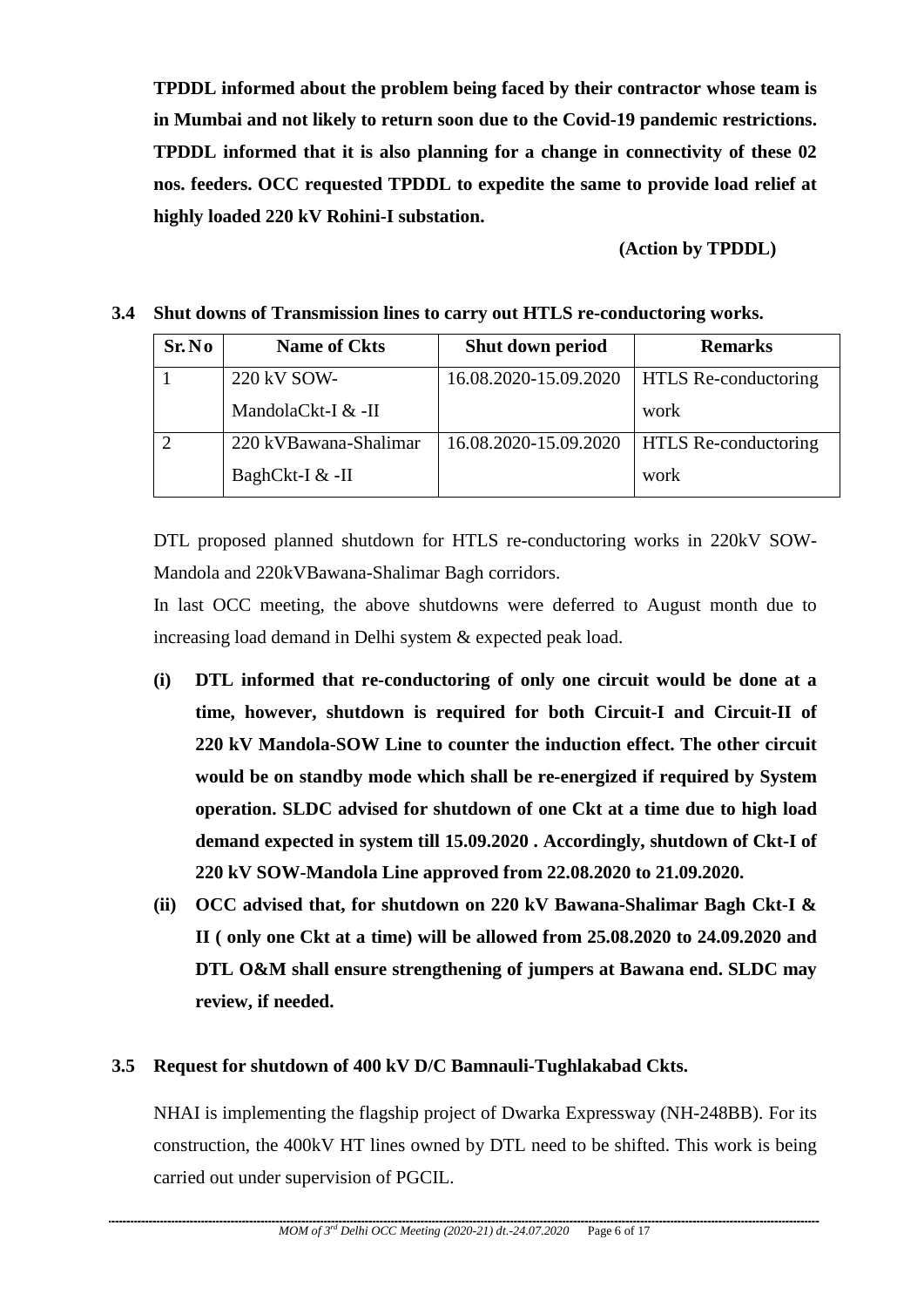As part of erection of towers for subject shifting, following shutdown is required.

| Sr.No | <b>Name of Ckts</b>      | Shut down period | <b>Remarks</b> |
|-------|--------------------------|------------------|----------------|
|       | 400 kV Bamnauli-         | 26.08.2020       | Tower shifting |
|       | Tughlakabad Ckt –I & -II | To 25.09.2020    | works          |

 **It was informed that there are 02 nos. 400 kV Ckts belonging to HVPNL also running on existing M/C towers. OCC approved the shutdown from 26.08.20 to 25.09.20 and advised to put up in next NRPC OCC meeting. Further, HVPNL may also be consulted.** 

 **(Action by DTL)**

# **4. SLDC AGENDA:**

# **4.1. Survival of Local Island at GTPS/ Pragati.**

During 20th GCC meeting as per MoM at S.No. 2.4 (9.12) following was discussed:- *"BYPL representative raised the issue of survival and subsequent synchronizing of local islanding at GT/ Pragati.GCC advised DTL to carry out a joint visit with Discoms and IPGCL/ PPCL to analyze the requirements for sustaining Local Island at GT station".* 

The matter was deliberated in the 12th (2018-19) Delhi OCC meeting held on 28.03.2019 and a Committee comprising of following members was constituted for carrying out the above desired work at Pragati:-

- (i) Sh. Satyendra Prakash, AGM(Elect./C&I), PPS-I, PPCL.
- (ii) Sh. Hitesh Kumar, DGM(OS), DTL.
- (iii) Sh. B.L. Gujar, DGM (Prot.), DTL.
- (iv) Sh. Deepak Kumar, AM(T)-Pragati, DTL.

In  $02<sup>nd</sup>$  Delhi OCC meeting (June-2020), DTL/PPCL representative informed that the cables have been procured  $&$  expected to be available by first week of July 2020. It is expected to complete by 31.07.2020.

 DGM(OS) informed his non-availability for subjected work due to pre-occupancy in other works and proposed Mgr(T)OS as member of committee in his place.

**DTL informed that there is delay in availability of control cables, which is affecting the progress. Cable is expected to be available by end of July-2020 & work will be completed by first week of August-2020. OCC agreed to above & advised to expedite the execution of work.**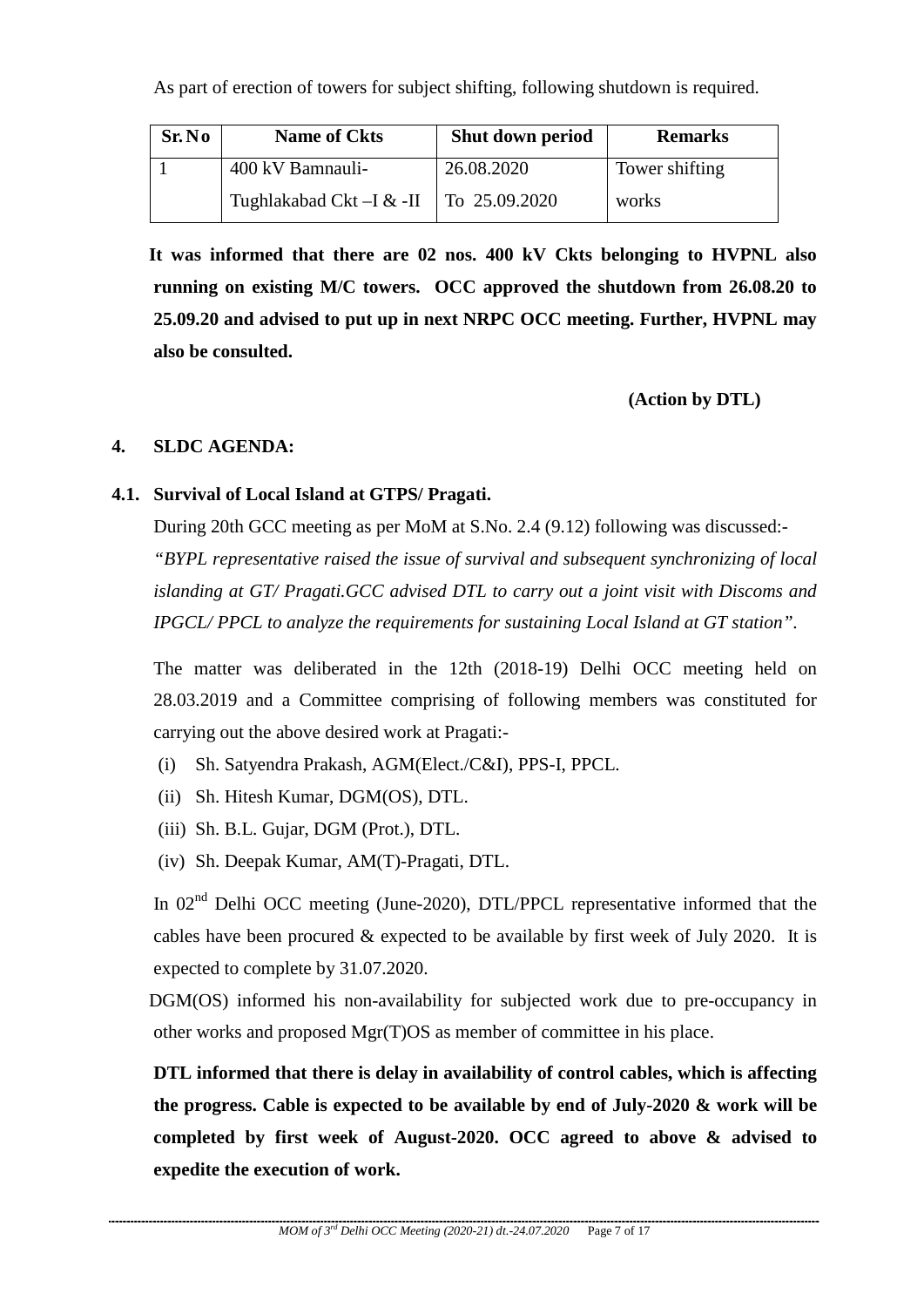#### **4.2 Submission of break up energy consumption by the state.**

In  $172<sup>th</sup>$  NRPC OCC meeting all SLDCs were requested to provide the break up energy consumption by the state by segregating the same from the billed data from DISCOMs from April 2018 to April 2020 in the format as prescribed below:

| Category     | Consumption | Consumption   | Consumption         | <b>Consumption</b> | <b>Traction</b> | <b>Miscellaneous</b> |
|--------------|-------------|---------------|---------------------|--------------------|-----------------|----------------------|
|              | by Domestic | by Commercial | by                  | by Industrial      | supply          | /Others              |
|              | load        | load          | <b>Agricultural</b> | load               | load            |                      |
|              |             |               | load                |                    |                 |                      |
| <b>Month</b> |             |               |                     |                    |                 |                      |
|              |             |               |                     |                    |                 |                      |

BRPL, BYPL, TPDDL & MES have submitted the data upto April 2020 whereas NDMC has not provided any information.

#### **NDMC representative was not available for comment.**

**OCC advised to all the utilities to give the desired information on regular basis.** 

# **4.3 List of Delhi feeders for Demand regulation by NRLDC.**

In 172<sup>nd</sup> NRPC OCC meeting NRLDC has asked the updation of list of feeders for demand regulation. Hon'ble CERC in its order in petition number 125/MP/2012 also directed to have the list of radial feeders which can be opened on the direction of NRLDC to regulate the demand. The attributes of such feeders are

- **1.** Feeder shall radial in nature.
- **2.** Feeder shall have substantial load flow so that effective change can be experienced on opening of such lines.

# **Till date the following feeders are in the records of NRLDC for physical regulation of supply in Delhi:**

| S.N           | <b>Transmission elements to be opened</b> | <b>Power supply</b> | <b>Approx. Relief</b> | <b>Remarks</b> |
|---------------|-------------------------------------------|---------------------|-----------------------|----------------|
| $\mathbf{0}$  |                                           | interruption in     | (MW)                  |                |
|               | 220kVMundka-Peeragarhi                    | Peeragarhi          | 150-300               | Peeragarhi     |
|               | Ckt1 &cCkt.2                              |                     |                       | caters load    |
|               |                                           |                     |                       | of             |
|               |                                           |                     |                       | Wazirpur.      |
| $\mathcal{L}$ | 220kV BTPS- OkhlaCkt. 1 & Ckt. 2          | Okhla               | 100-150               |                |
| $\mathcal{R}$ | $33kV$ Delhi ckt 1,2,3 & 4 feeders from   | Rohtak road         | $20 - 30$             |                |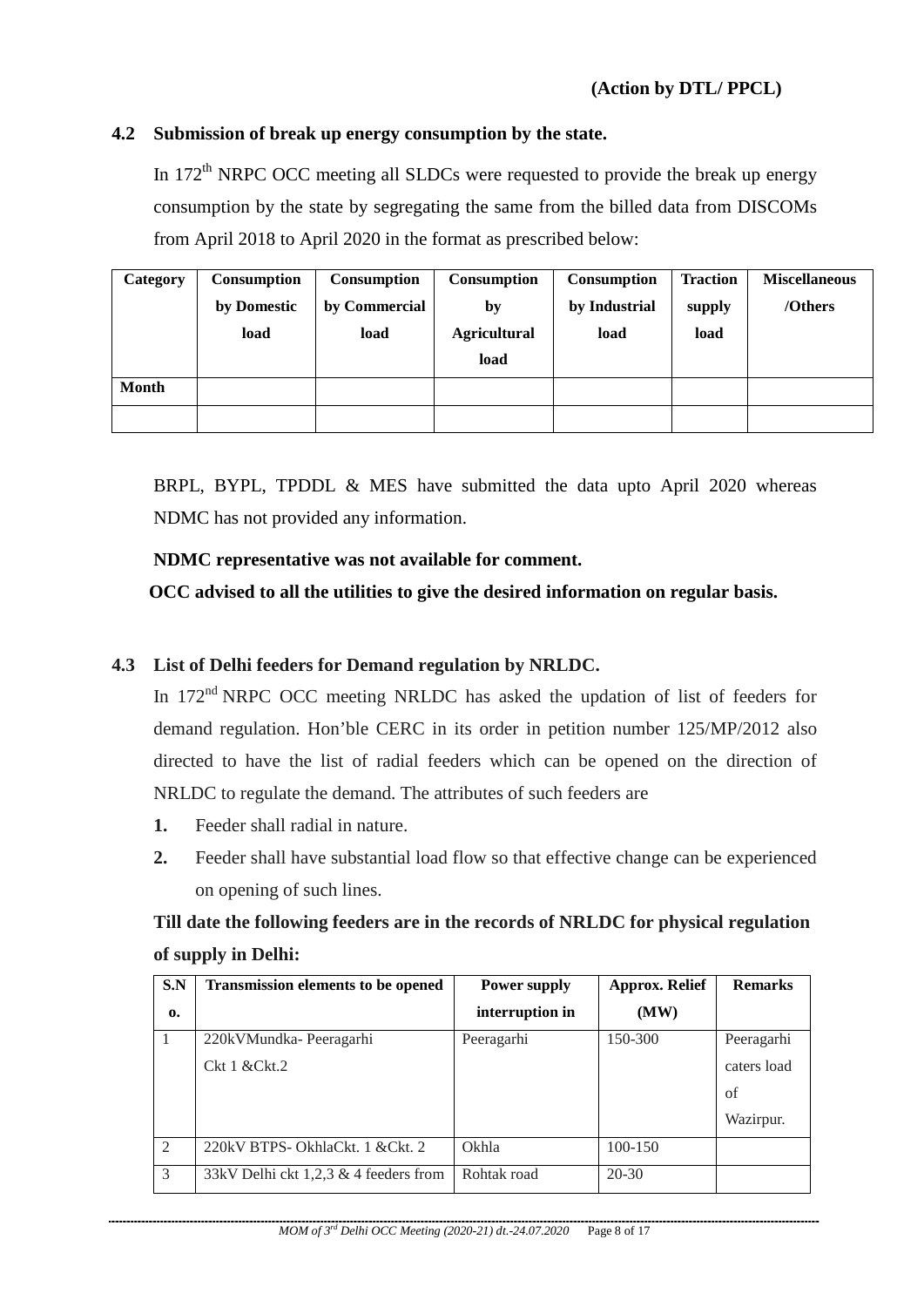| S.N<br>$\mathbf{0}$ | <b>Transmission elements to be opened</b> | Power supply<br>interruption in | <b>Approx. Relief</b><br>(MW) | <b>Remarks</b> |
|---------------------|-------------------------------------------|---------------------------------|-------------------------------|----------------|
|                     | Rohtak road (BBMB)                        |                                 |                               |                |
| 4.                  | 220kV Maharani Bagh- Lodhi Road           | Lodhi road                      | 250-300                       | Reliability    |
|                     | D/C                                       |                                 |                               | of VIP load    |
| 5                   | 220kV Maharani Bagh -Masjid Moth          | Masjid Moth                     |                               | from Lodhi     |
|                     | D/C                                       |                                 |                               | road may       |
|                     |                                           |                                 |                               | be affected    |

Some of the feeders are not Radial in nature due to change in system configuration. SLDC is of the view to review above feeders for physical regulation.

Following list is of 220 kV Radial feeders in DTL system which can also be considered for physical regulation.

| S. No.         | Name of the element                        | Peak load        |
|----------------|--------------------------------------------|------------------|
|                |                                            | (7409MW) 2019-20 |
| $\mathbf{1}$   | 220kV BAMNAULI - PAPPANKALAN-II CKT-I      | 136              |
| $\overline{2}$ | 220kV BAMNAULI - PAPPANKALAN-II CKT-II     | 138              |
| 3              | 220kV BAWANA - ROHINI-II CKT-I             | 85               |
| 4              | 220kV BAWANA - ROHINI-II CKT-II            | 83               |
| 5              | 220kV GOPALPUR - MANDOLA CKT-I             | 122              |
| 6              | 220kV GOPALPUR - MANDOLA CKT-II            | 131              |
| $\tau$         | 220kV GOPALPUR - SUBZI MANDI CKT-I         | 83               |
| 8              | 220kV GOPALPUR - SUBZI MANDI CKT-II        | 71               |
| 9              | 220 kV I.P. - RPH CKT-I                    | 27               |
| 10             | 220 kV I.P.- RPH CKT-II                    | 27               |
| 11             | 220kV MAHARANI BAGH- ELECTRIC LANE CKT-I   | 26               |
| 12             | 220kV MAHARANI BAGH - ELECTRIC LANE CKT-II | 39               |
| 13             | 220kV MAHARANI BAGH - LODHI ROAD CKT-I     | 72               |
| 14             | 220kV MAHARANI BAGH - LODHI ROAD CKT-II    | 102              |
| 15             | 220kV MAHARANI BAGH - MASJID MOTH CKT-I    | 82               |
| 16             | 220kV MAHARANI BAGH - MASJID MOTH CKT-II   | 82               |
| 17             | 220kV MEHRAULI - VASANT KUNJ CKT-I         | 123              |
| 18             | 220kV MEHRAULI - VASANT KUNJ CKT-II        | 113              |
| 19             | 220kV PRAGATI - PARK STREET CKT-I          | 164              |
| 20             | 220kV PRAGATI - PARK STREET CKT-II         | 158              |

All the utilities were requested to give their suggestion/ comments for reviewing the list of feeders for physical regulation.

# **No comments received from any utilities. OCC approved the feeder lists as above.**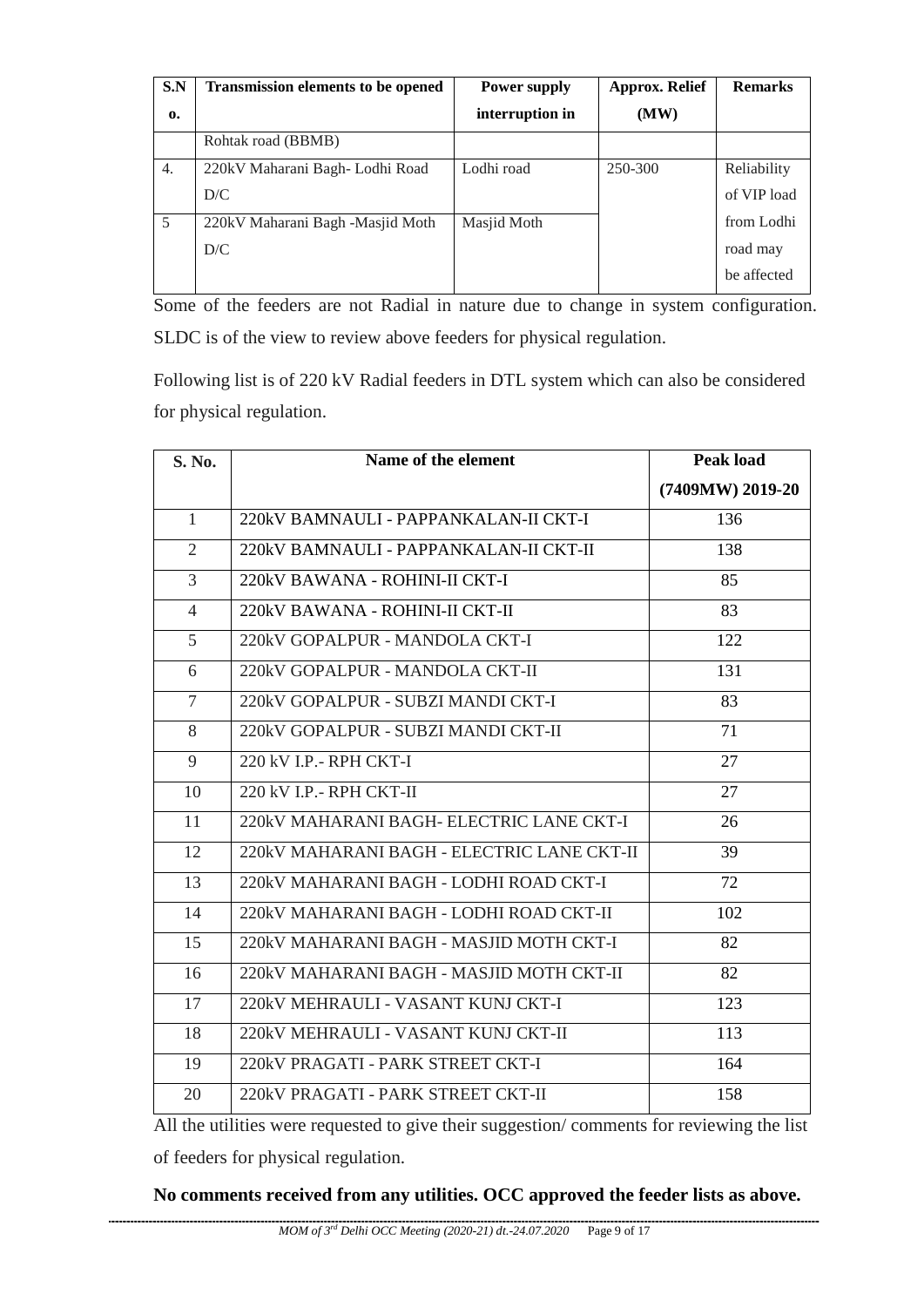#### **5. BRPL AGENDA:**

#### **5.1 Availing of PTW at 220kV Mehrauli substation**

BRPL informed that, they are facing difficulty in availing PTW in case of any breakdown from 220kVMehrauli station. On dt:14.07.2020, 66kVMehrauli to Malviya ckt-2 was tripped and breakdown team faced an issue to avail PTW to restore the network. Breakdown team is facing difficulty during evening and night shift at 220kVMehrauli substation. This is causing unnecessary delay in restoring outage element and may lead to overloading on other alternate sources.

**DTL informed about their concern of avoiding any physical contact in view of the Covid -19 pandemic. It was informed that PTW are being allowed thorough authorized email IDs and are also ready to accept messages on phones from nominated officials. OCC advised DTL and BRPL to coordinate by sharing email ID/contact details of concerned to avoid inconvenience.**

#### **5.2 Increment in power schedule deviations charges of May-2020**

BRPL informed that, power schedule deviations charges were increased in month of may 2020.

- **i.** Frequent ICCP link failure
- **ii.** Dedicated ICCP port for BRPL in SLDC.
- **iii.** DC supply to FRTU and IT devices at stns like 220kVOkhla, Mehrauli, Lodhi Road, PPK-1, Sarita Vihar, Vasant Kunj, Najafgarh etc

# **OCC advised BRPL to conduct a separate meeting with SLDC/ DTL/ Communication and update progress in the next OCC meeting.**

#### **5.3 Change in Nomenclature of BRPL feeders**

Nomenclature issue is still pending. BRPL EHV feeders name updation is not done so far. It is requested to DTL to update.

**BRPL & DTL discussed this issue, wherein DGM/South & DGM/West DTL agreed to expedite on the changes in nomenclature proposed. OCC advised DTL & SLDC/ SCADA to expedite the nomenclature updation work and put up status in the next OCC meeting.**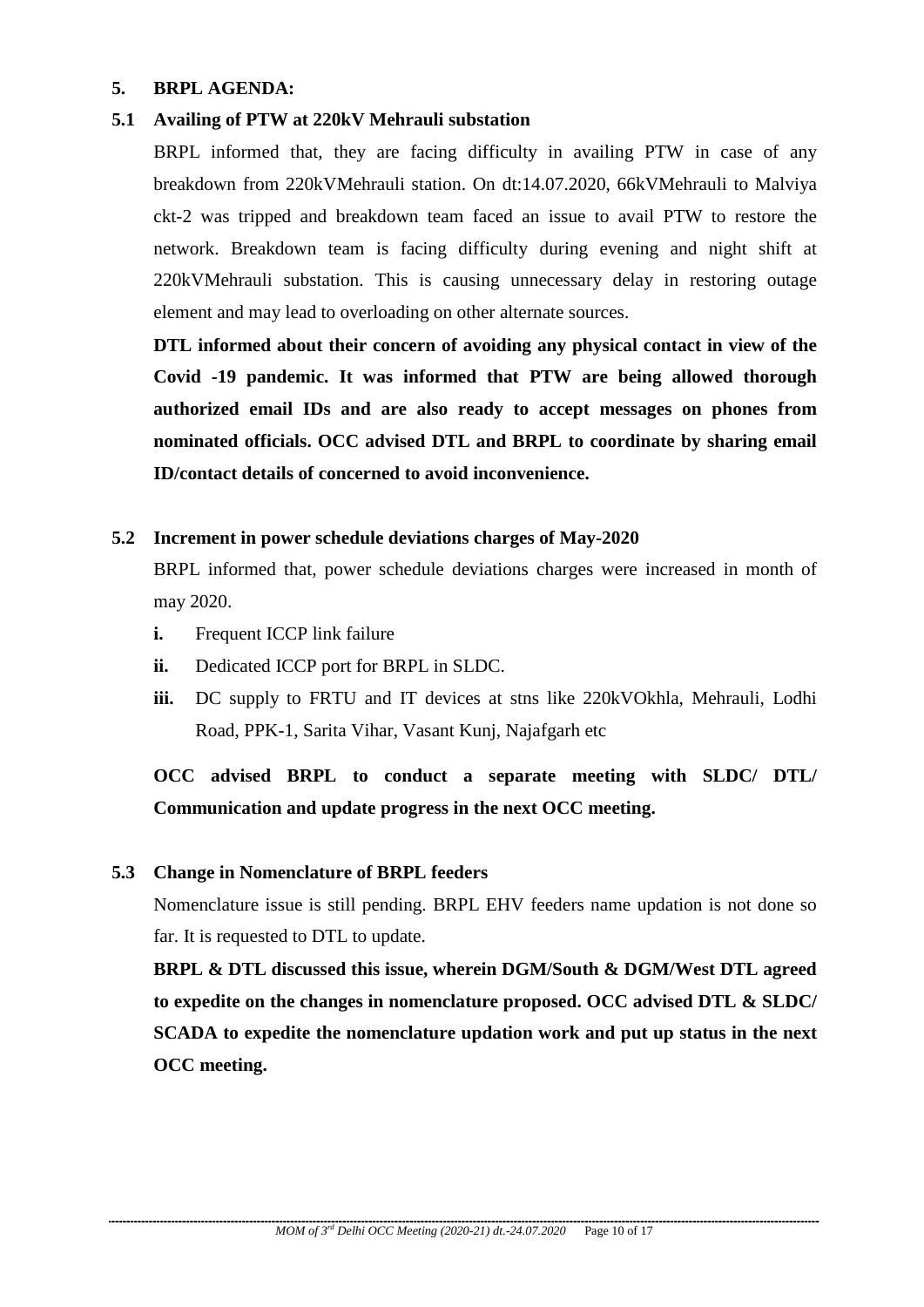# **5.4 Establishment of communication link through FRTU & Routers installation**

To enhance grid data communication at DTL 220kV system, BRPL planning following works.

- **i.** FRTU along with Router installation at 05 DTL Stns, DIAL, IP, RKP, TKL and PPK-2.
- **ii.** IT connectivity with small towers.

Details of DTL grids is as below where BRPL want to establish a communication link.

| S. No. | <b>Name of Grid</b> | S. No. | Name of Grid     |
|--------|---------------------|--------|------------------|
| 1.     | 220kV PPK-I         | 2.     | 220kV Lodhi Road |
| 3.     | 220kV Okhla         | 4.     | $220kV$ IP       |
| 5.     | 220kV SaritaVihar   | 6.     | 220kV RK Puram   |
| 7.     | 220kV VasantKunj    | 8.     | 220kV PPK-II     |
| 9.     | 220kV Mehrauli      | 10.    | 220kV PPK-III    |
| 11.    | $220kV$ DIAL        | 12.    | 220kV Kanjhawala |
| 13.    | 400kV TikriKalan    |        |                  |

For the above, BRPL requested DTL/SLDC to allow necessary permissions.

# **OCC advised BRPL to conduct a separate meeting with DTL to resolve the issue.**

# **5.5 Multiple tripping incident at 220kV PPK-I**

- **i.** Tripping at 07:57AM of both ckts. from PPK1 to G2, Dt: 16/06/2020. In this tripping Distance, Fault current and Phase involved.
- **ii.** Similarly 2 more below mentioned tripping of dtd 10/06/20 time 18:11, pls check & provide fault data:

| PPK1 | OG_66kV_CKT_8 | HARI NAGAR                          | Tripped off on differential |
|------|---------------|-------------------------------------|-----------------------------|
|      |               |                                     | <b>RELAY M-86 RELAY</b>     |
| PPK1 | OG 66kV CKT 8 | BODELLA-1 CKT,                      | Tripped off without         |
|      |               | T-OFF Pankha Road (NEW) indication. |                             |

For further working at our end it is requested DTL to provide the relay data.

**DTL/Protection informed that, regarding tripping at PPK-I on 16.06.2020, relevant details have been already shared with BRPL. DTL/Protection also informed that tripping at PPK-I as at Sr. no. (ii) above on 10.06.2020 was due to operation of SPS as defense mechanism duly approved by Delhi OCC.**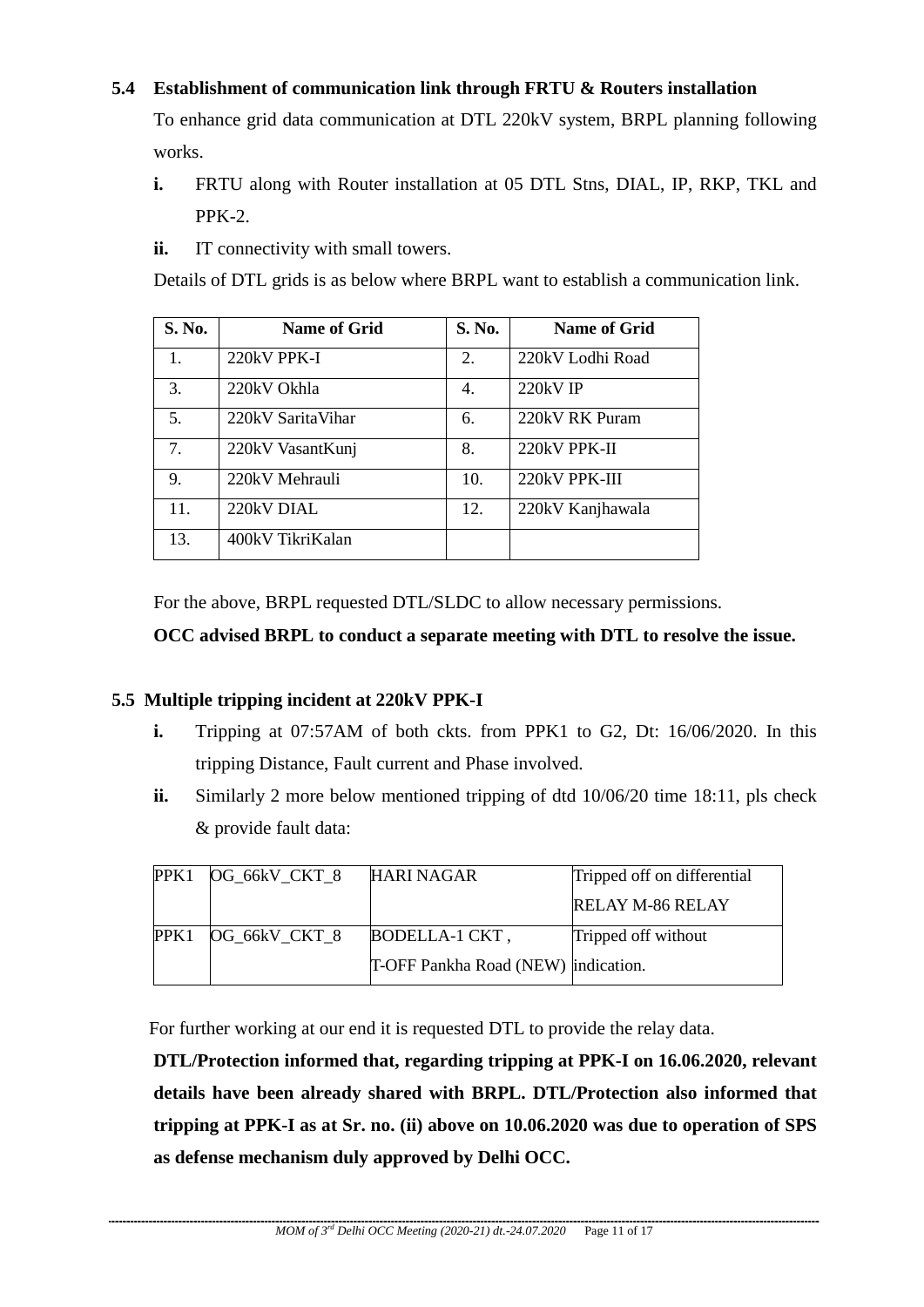**Further, DTL reported about DTL grid disturbance initiated by lines of DISCOMs. These incidences are now increasing day by day and no information about faults is being shared by DISCOMs.**

 **OCC advised to discuss the matter of trippings with Protection Department of DTL. Further, all such trippings should be discussed at length in regular Protection committee meeting of Delhi.**

#### **5.6 Tripping incident at 220 kV Sarita Vihar S/stn on 16.07.2020**

At 220kVSaritaVihar, 66kVSaritavihar feeder tripped on 16.7.20 at 10:24AM on distance relay with zone on R,Y,B phase. Earlier this circuit was under shutdown, taken by DTL (220kV SVR grid staff).

The feeder tripped while taking load of 66 kV SaritaVihar stn load and after that breakdown team checked &circuit found healthy.

DTL/SLDC is requested to share details of tripping and observations at their end.

**DTL informed that the details related to above tripping shared to BRPL by Protection Department/ DTL on the same date. OCC advised that such matter may first be discussed with concerned protection officials before put up in the OCC for further deliberation.**

# **5.7 Providing Relay data from DTL/SLDC**

BRPL protection is facing difficulty to get relay data information from SLDC/DTL protection. Sometimes we will get and sometimes we won't.

**OCC advised BRPL to discuss the matter separately with the Protection Department of DTL for information related to breakdowns. OCC advised that such matter may first be discussed with concerned protection officials before put up in the OCC for further deliberation.**

# **5.8 Inability of PPCL Bawana to timely inform about not bringing on bar half module**

As per order of CERC dated 05th May 2017 "Approval of the detailed procedure for taking unit(s) under Reserve Shut Down and Mechanism for Compensation for Degradation of Heat Rate, Aux Compensation and Secondary Fuel Consumption, due to Part Load Operation and Multiple Start/Stop of Units", clause no 7.4, the said half module of Bawana should be treated under outage from 00 hours of  $10<sup>th</sup>$  July 2020.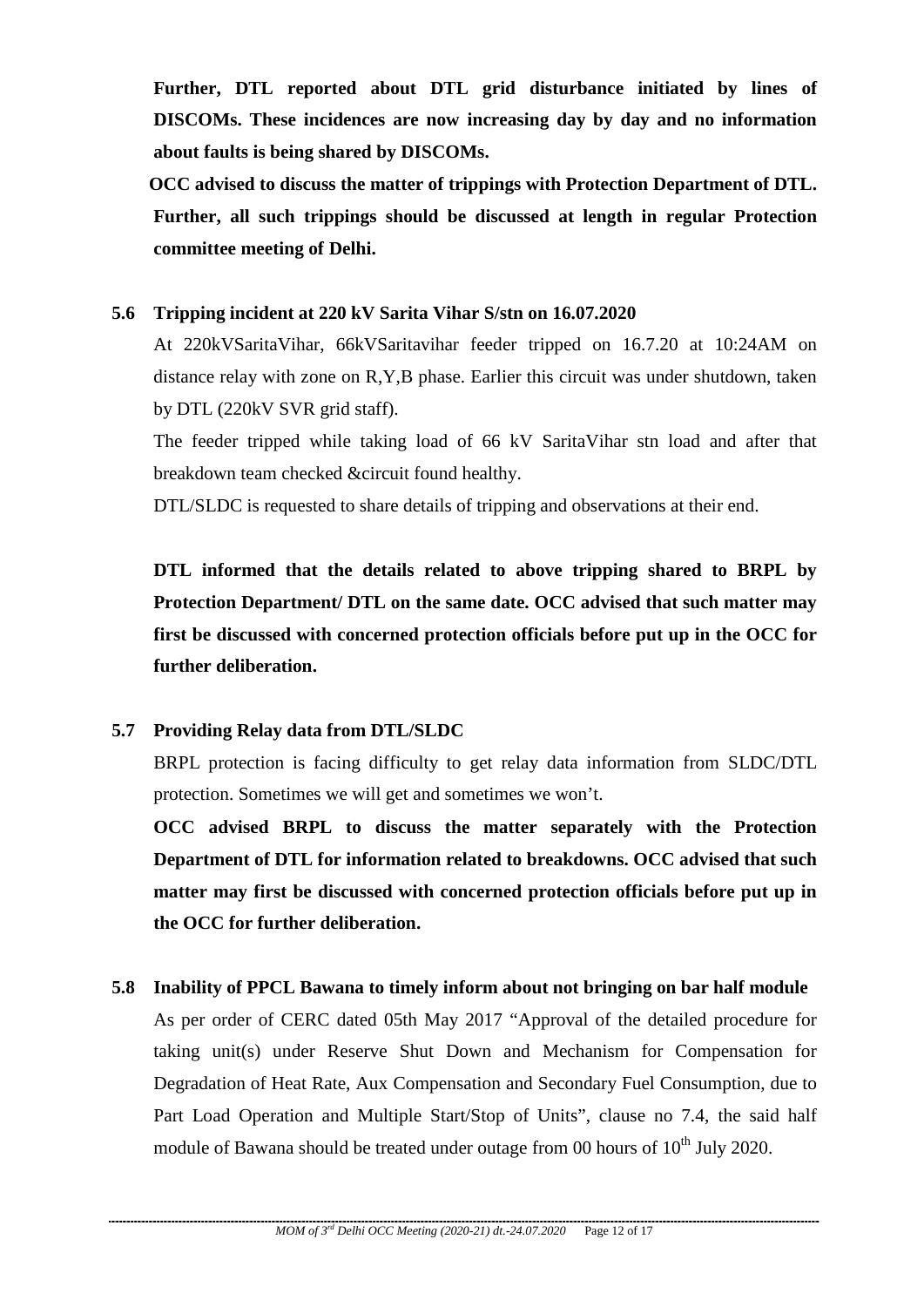- 1. BRPL via email sent at 10:48 hrs dated 09.07.2020 has requested SLDC to kindly bring on bar half module of Bawana exclusively for BRPL from 00:00 hrs of 10.07.2020 (Email attached as Annexure 1). Accordingly the power from additional half module of Bawana was considered by BRPL in its Day Ahead availability.
- 2. In line with above, SLDC had requested Bawana to bring additional half module for BRPL via message punched on SLDC web scheduling portal at 18:07 hours. (Attached as Annexure 2).
- 3. During evening hours of 09.07.2020, it was intimated to BRPL over phone by SLDC that additional half module of Bawana will not be available from 00:00 hrs of 10.07.2020 till next 48 hours due to bursting of some water pipeline of Delhi Jal Board which in turn has effected availability of Bawana. Despite this verbal communication, there was no intimation of such situation by Bawana power plant over email to BRPL/SLDC and neither did Bawana publish any message on notification tab of web scheduling portal so that concerned parties are aware of the situation.
- 4. Via message punched on web scheduling portal by SLDC at 20:44 hrs of 09.07.2020, Bawana was once again asked to clarify its availability (Attached as Annexure 3).
- 5. Further, BRPL once again emailed SLDC at 21:47 hours of 09.07.2020 (Attached as Annexure 4) to confirm about the status of additional half module of Bawana, for which there was no reply given to BRPL.
- 6. This non clarity of status of additional module of Bawana also resulted in delay in bringing one unit of Dadri I on bar by BRPL since SLDC Desk was awaiting a written reply from Bawana regarding their inability to bring the additional half module.
- 7. BRPL had requested SLDC to bring one unit of Dadri stage I exclusively for itself (in lieu of unavailability of half module of Bawana) via email sent at 19:39 hrs of 09.07.2020 (Attached as Annexure 5). It was made clear in the email, that SLDC has to bring on bar Dadri stage 1 ONLY IF, Bawana is unable to bring on bar half module.
- 8. SLDC informed NRLDC to bring on bar one of unit Dadri stage 1 vide its email dated 09-July-20 at 09:51 PM.
- 9. As per order of CERC dated 05th May 2017 "Approval of the detailed procedure for taking unit(s) under Reserve Shut Down and Mechanism for Compensation for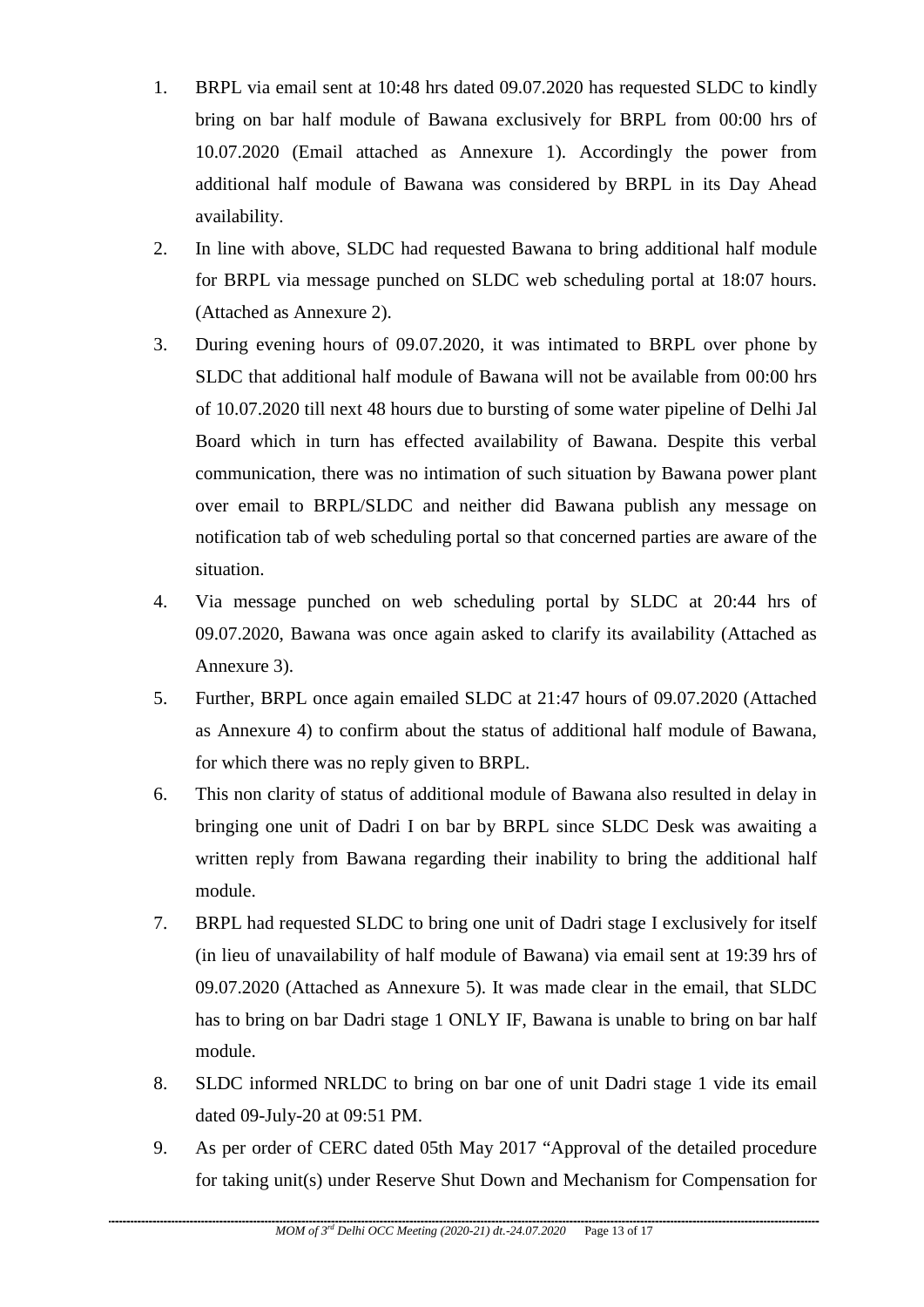Degradation of Heat Rate, Aux Compensation and Secondary Fuel Consumption, due to Part Load Operation and Multiple Start/Stop of Units", clause no 7 regarding "Methodology for revival of generating station or unit(s) from RSD" clearly reads that:-

#### *7. Methodology for revival of generating station or unit(s) from RSD*

- *7.1 Once a unit is taken out under RSD, the generating station shall notify the period for which the unit will remain under RSD and the unit can be recalled anytime after 8 hours. In case of system requirements, the generating unit can be revived before 8 hrs as well. The time to start a machine under different conditions such as HOT, WARM and COLD shall be as per the declaration given by the generating station under the Detailed Procedure for Ancillary Services Operations (Format AS-1 and AS-3 of the said Procedure).*
- *7.2 One or more beneficiaries of the generating station as well as the generating station may decide for revival of unit(s) under RSD with commitment for technical minimum schedule with minimum run time of 8 hrs for Coal based generating stations and 3 hrs for Gas based generating stations post revival. In such situations, the generating station shall revise the On Bar and Off Bar DC (with due consideration to ramp up/down capability).*
- *7.3 RLDC may also advise the generating stations to revive unit(s) under RSD for better system operation (IEGC 6.5.20). In such cases, RLDC shall ensure technical minimum schedule by increasing schedule of all the beneficiaries in the ratio of under-requisition.*
- *7.4 In case the machine is not revived as per the revival time declared by the generating station under different types of start, the machine shall be treated under outage for the duration starting from the likely revival time and the actual revival time. RLDC shall ensure that intimation is sent to the generating station sufficiently in advance keeping in view its start-up time.*
- 10. In view of above, the following points emerge:
	- 10.1. Bawana could not bring on bar half module as asked by Delhi SLDC vide its message published at 18:07 hours on  $9<sup>th</sup>$  July 2020.
	- 10.2. This is clear from message given by SLDC to NRLDC to bring on bar one unit of dadri stage 1 at 21:51 hours, as per conditional email sent by BRPL at 19:39 hours.
	- 10.3. Despite its failure to bring on bar, Bawana published full DC.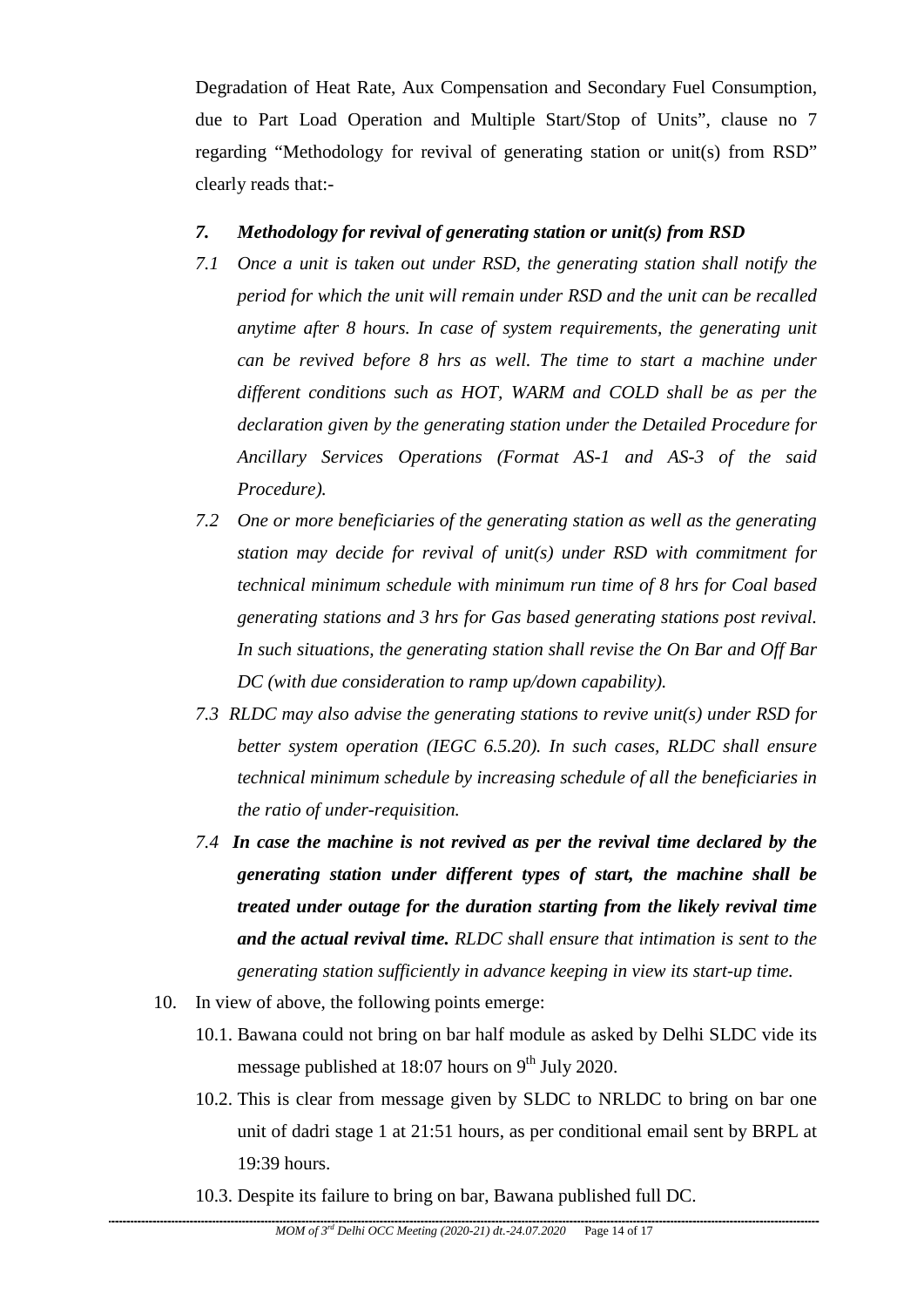Accordingly, as per order of CERC dated 05th May 2017 the said half module of Bawana should be treated under outage from 00 hours of  $10<sup>th</sup>$  July 2020.

BRPL raised the issue to mis-declaration of DC by Bawana and requested that atleast No Fixed Cost to be recovered from Discom on account of mis-declaration of availability.

Definition of Declared Capacity as per CERC Tariff Regulation 2019 is :- " 'Declared Capacity' or 'DC' in relation to a generating station means, the capability to deliver ex-bus electricity in MW declared by such generating station in relation to any time-block of the day as defined in the Grid Code or whole of the day, duly taking into account the availability of fuel or water, and subject to further qualification in these regulations**"**

Further, Bawana representatives agreed to unavailability of sufficient water availability for running the additional half module of Bawana exclusively for BRPL. Bawana also agreed regarding delay in intimating SLDC regarding their inability to bring the additional half module as per request of BRPL.

Bawana representative submitted verbally in the forum that sufficient water availability with Bawana was only after 12.07.2020.

**After detailed deliberation, OCC advised Bawana that it must inform SLDC in advance for any abnormality in system as per Grid Code to maintain the reliability of Delhi system.**

**OCC further advised to conduct a separate meeting between SLDC, BRPL & PPCL/Bawana to discuss about DC and finalization of outage. Other DISCOMs may also participate and provide their valuable feedback in the meeting.**

**6.0 Long/Recent Outage/Breakdown of Elements in Delhi power system.**  Members may update the latest status of following Long/Recent Outage/Breakdowns of elements in Delhi Power system as under:

| S.N | <b>Element's Name</b>                      | Discom/     | Date and   | Status of outage as on 24.07.2020                                              |
|-----|--------------------------------------------|-------------|------------|--------------------------------------------------------------------------------|
|     |                                            | <b>DTL</b>  | Time of    |                                                                                |
|     |                                            |             | outage     |                                                                                |
|     |                                            |             |            | $Y'$ PH.<br>Single CABLE FAULTY.                                               |
|     | 33kV RIDGE VALLEY -<br>KHEBAR LANE CKT.-II | <b>BRPL</b> | 01.06.2019 | BRPL informed that the agenda related<br>to handover this ckt to MES to be put |
|     |                                            |             |            | up before Steering Committee. Process                                          |
|     |                                            |             |            | is not started yet. In last OCC, BRPL                                          |
|     |                                            |             |            | advised to pursue with MES to revive                                           |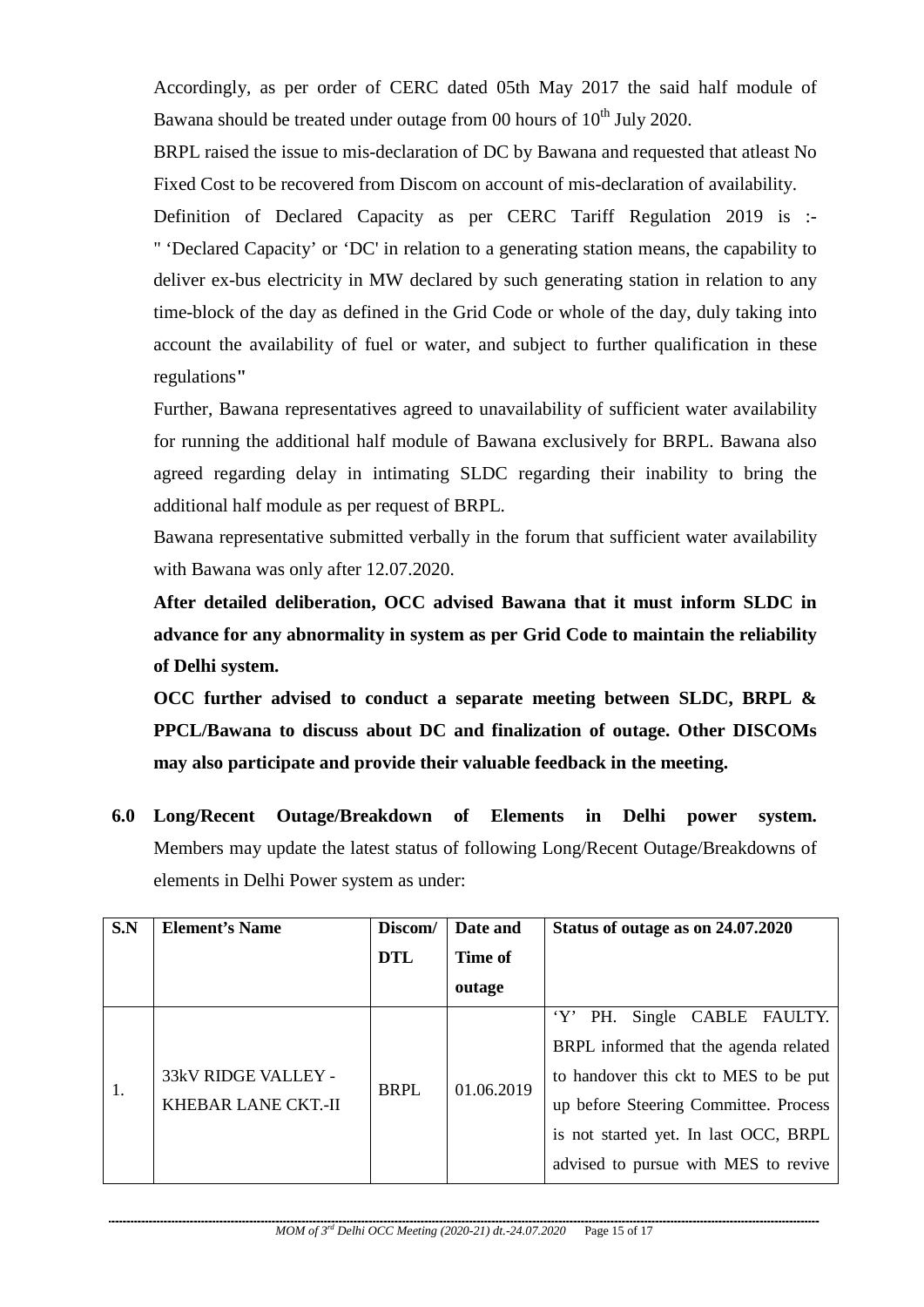|     |                                                    |              |            | this ckt.BRPL may update status please.      |
|-----|----------------------------------------------------|--------------|------------|----------------------------------------------|
|     |                                                    |              |            | No progress yet.                             |
| 2.  | 33kV LODHI ROAD -                                  | <b>BRPL</b>  | 11.07.2020 | 'Y' PH. SINGLE<br>CABLE FAULTY.              |
|     | EAST OF KAILASH CKT.                               |              |            | Expected by 07.08.2020.                      |
|     | 400kV MUNDKA - 66kV                                |              |            | 'B' PH. CABLE FAULTY. There is               |
| 3.  | <b>NANGLOI W. WORKS</b>                            | <b>BRPL</b>  | 08.07.2020 | repeated faults in the ckt.                  |
|     | CKT.                                               |              |            | Expected by 07.08.2020.                      |
| 4.  | 400kV HARSH VIHAR -                                | <b>BYPL</b>  |            | 'R' PH. CABLE FAULTY.                        |
|     | 66kV GONDA CKT.-II                                 |              | 12.07.2020 |                                              |
| 5.  | 66kV DHEERPUR -                                    | <b>TPDDL</b> | 17.07.2020 | 'R' PH. CABLE FAULTY.                        |
|     | <b>JAHANGIRPURI CKT.-I</b>                         |              |            | Expected by 31.07.2020.                      |
| 6.  | 33kV BAY -42 (2) IP -                              | <b>NDMC</b>  | 06.07.2020 | <b>SINGLE CABLE FAULTY</b>                   |
|     | <b>CONNAUGHT PLACE)</b>                            |              |            |                                              |
|     | 220kV TRAUMA CENTRE                                |              |            |                                              |
| 7.  | - 33kV RAJIV GANHI-                                | <b>NDMC</b>  | 07.07.2020 | 'B' PH. CABLE FAULTY                         |
|     | <b>BHAWAN CKT.</b>                                 |              |            | Ckt Energised.                               |
| 8.  | 33kV BAY -4 (IP -                                  | <b>NDMC</b>  | 19.07.2020 | 'B' PH. CABLE FAULTY                         |
|     | <b>ELECTRIC LANE)</b>                              |              |            | Ckt Energised.                               |
| 9.  | 315 MVA ICT-II at<br><b>MUNDKA</b>                 | <b>DTL</b>   | 29.09.2019 | A 400/220kV 315MVA BHEL make                 |
|     |                                                    |              |            | ICT was arranged from Mandola &              |
|     |                                                    |              |            | charged                                      |
|     |                                                    |              |            | on 19.05.20. In 5-6 minutes, it tripped      |
|     |                                                    |              |            | again with damage in OLTC. In last           |
|     |                                                    |              |            | OCC, ICT is likely to be charged by          |
|     |                                                    |              |            | 15.08.2020. DTL may update please.           |
|     |                                                    |              |            | ICT is expected to be charged by             |
|     |                                                    |              |            | 15.08.2020.                                  |
| 10. | 220/66kV 160MVA PR.TR.-<br><b>II AT R.K. PURAM</b> | <b>DTL</b>   | 06.03.2020 | Tx tripped on Buchholz & found faulty.       |
|     |                                                    |              |            | Transformer already sent to workshop         |
|     |                                                    |              |            | for repairing and it will take energized     |
|     |                                                    |              |            | by 31.08.2020. DTL may update please.        |
|     |                                                    |              |            | Transformer is expected<br>be<br>to          |
|     |                                                    |              |            | charged by 20.09.2020.                       |
| 11. | 20MVA PR.TR.-I AT 220kV<br>PPK-I                   | <b>DTL</b>   | 07.07.2020 | Tripped on Buchholz $& \text{E/F. Expected}$ |
|     |                                                    |              |            | by 20.07.2020.                               |
|     |                                                    |              |            | Transformer is expected<br>be<br>to          |
|     |                                                    |              |            | charged by 05.08.2020.                       |